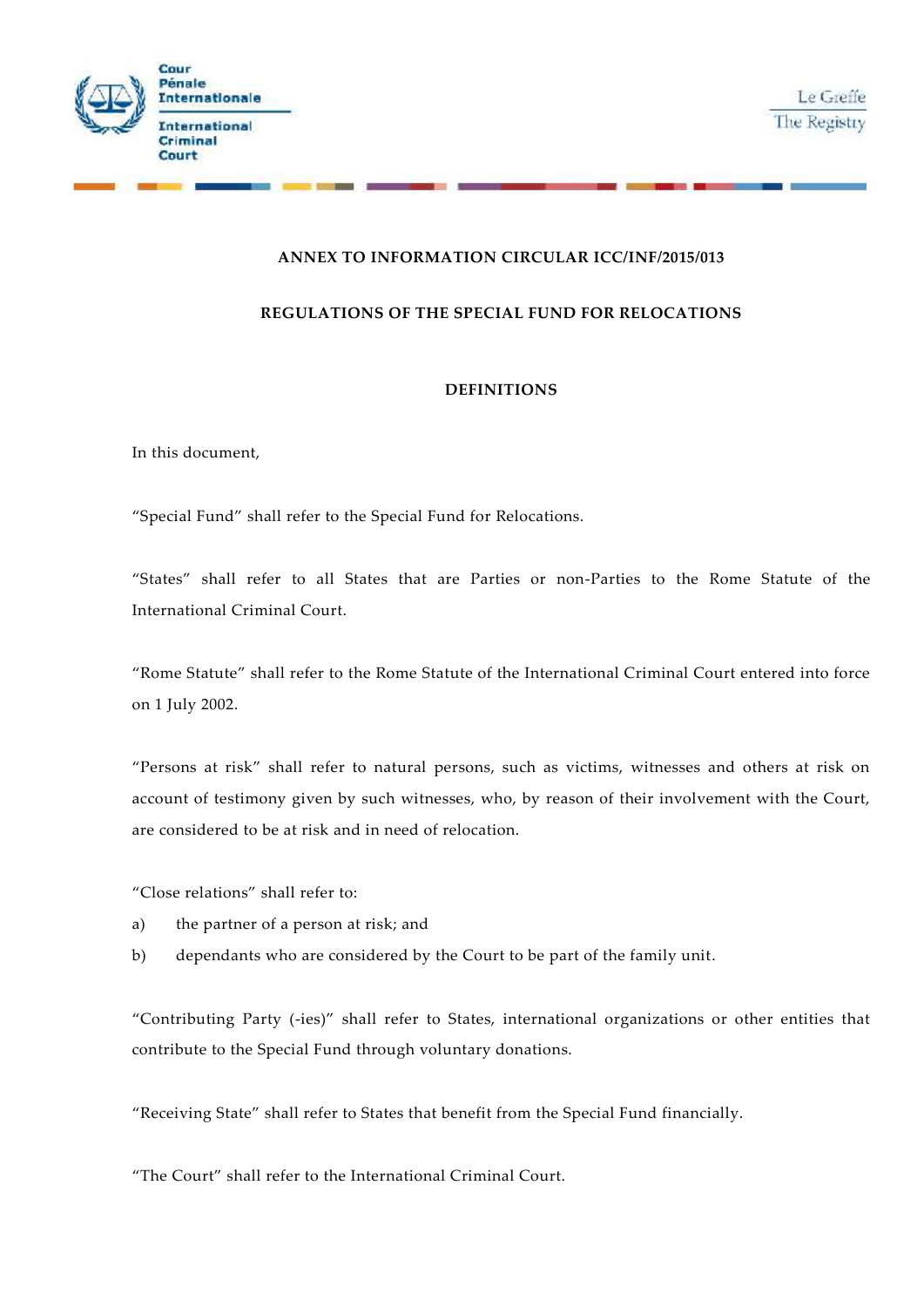"Relocation" shall refer to the relocation to a safe State of persons at risk and their close relations.

#### **SECTION 1**

#### **PURPOSE OF THE SPECIAL FUND**

- 1.1 The purpose of the Special Fund is to assist States which are willing but do not have the financial capacity to enter into relocation agreements with the Court by offering cost neutral solutions.
- 1.2 The Special Fund is aimed at increasing the number of effective relocations and building local capacity to protect witnesses.
- 1.3 The Special Fund will be resourced by voluntary donations from Contributing Parties.

# **SECTION 2 AUTHORITY**

- 2.1 Article 116 of the Rome Statute provides for the adoption of criteria for the receipt of voluntary contributions by the Court. These criteria were adopted by Resolution ICC- ASP/1/Res.11.
- 2.2 The establishment and management of trust funds and special accounts are governed by the Court's Financial Regulations and Rules. The establishment and management of trust funds and special accounts also require observance of the Court's Staff Regulations and Rules, and any other relevant policies or procedures promulgated by the President or the Registrar.
- 2.3 Presidential Directive ICC/PRESD/G/2004/002 provides guidelines on setting up and implementing Trust Funds of the Court.
- 2.4 Under the provisions of Resolution ICC-ASP/1/Res.11 and Presidential Directive ICC/PRESD/G/2004/002, special care must be exercised to ensure that the operations financed from such trust funds are consistent with the objectives, policies and procedures of the Court.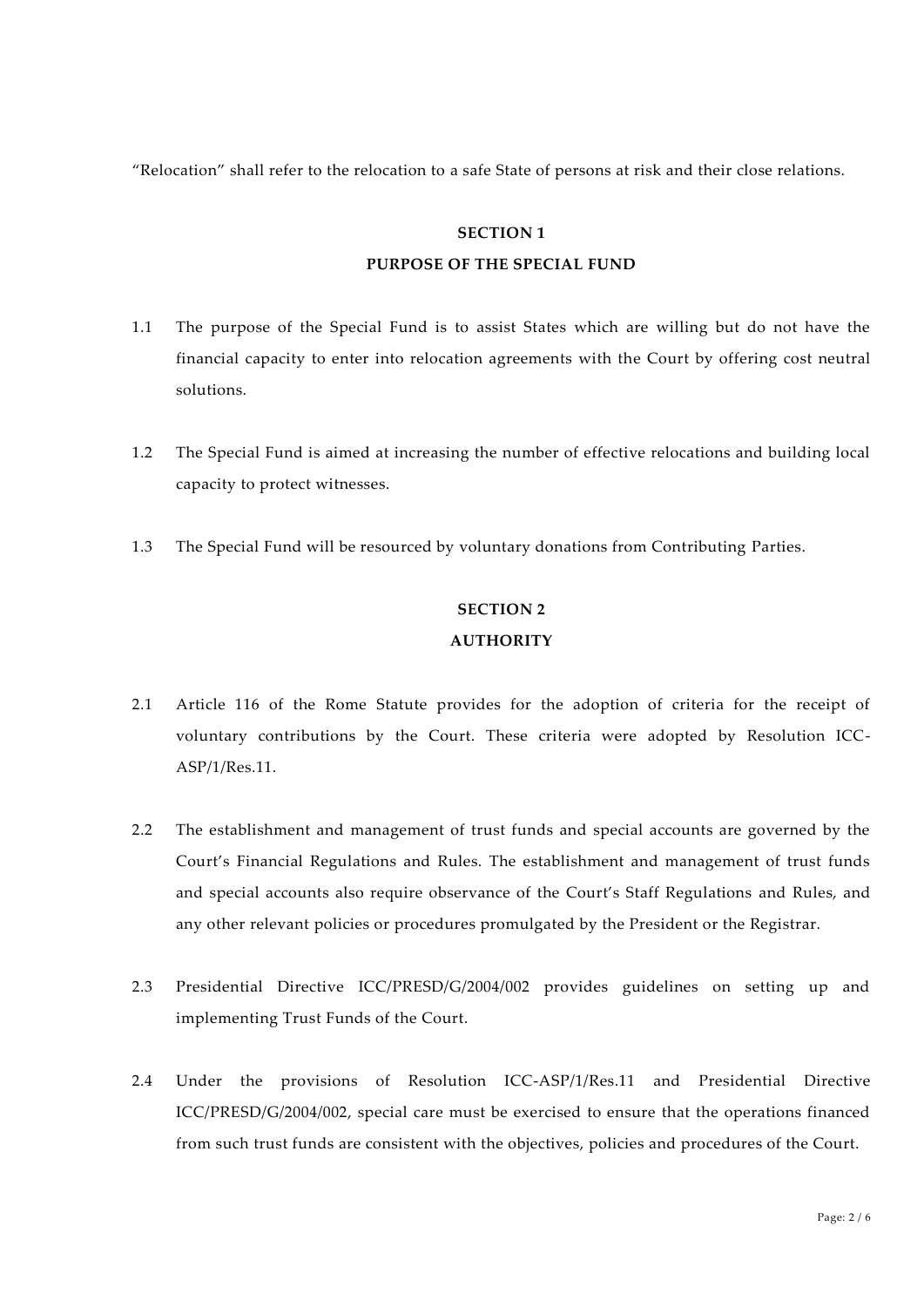#### **SECTION 3**

#### **CREATION, MANAGEMENT AND DISSOLUTION OF THE SPECIAL FUND**

- 3.1 The Registrar is responsible for the creation, management and dissolution of the Special Fund.
- 3.2 The Registrar may delegate, under the terms set out in the Presidential Directive ICC/PRESD/G/2004/002 and in the Financial Regulations and Rules, duties as appropriate, and may establish an advisory committee responsible for the smooth operation of the Special Fund and for reporting requirements in accordance with Section 6 below.
- 3.3 The Registrar will be responsible for establishing the Terms of Reference of the Advisory Committee, which will be documented separately from the Regulations of the Special Fund.
- 3.4 The Registrar shall decide on the management of the resources of the Special Fund.

# **SECTION 4 RECEIPT OF FUNDS**

- 4.1 The Special Fund shall be funded by voluntary donations of willing Contributing Parties, in accordance with the relevant criteria set by the Assembly of States Parties Resolution, ICC- ASP/1/Res.11.
- 4.2 Contributions to the Special Fund may be accepted in Euros or in any other fully convertible currency. Contributions in currencies which are not convertible may be accepted only if the Registrar determines that the currency can be fully utilized in implementation of the Special Fund.
- 4.3 The Contributing Party's donation and its acceptance by the Court shall be subject to a formal donation agreement in writing, preferably based upon the Model Agreement for Contribution to the Special Fund for Relocations, unless otherwise agreed by the Court and the Contributing Party. In the latter case, the Court and the Contributing Party may agree on an alternative written arrangement.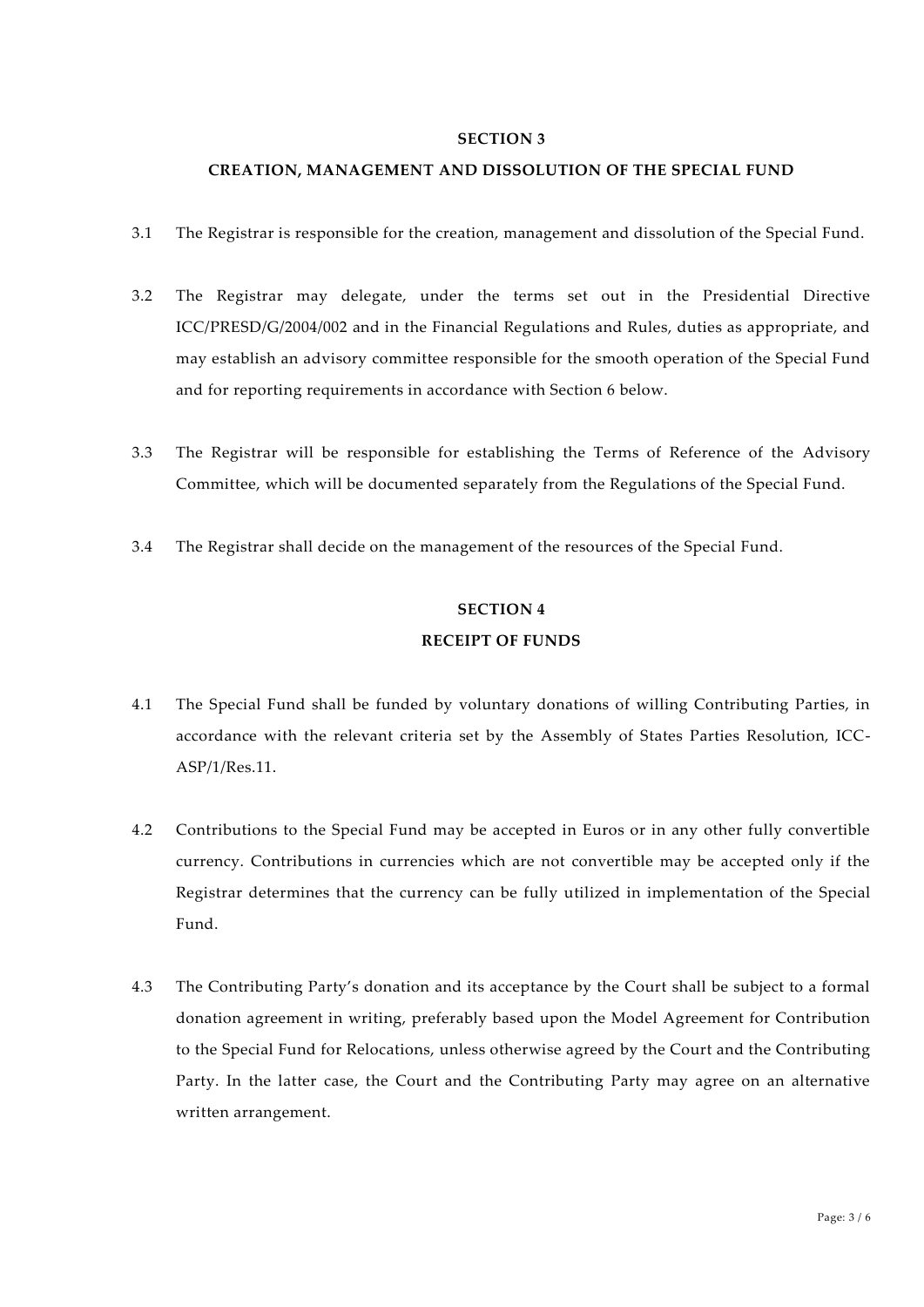4.4 The voluntary contributions granted by the Contributing Parties shall not affect, in any way, the independence of the Court.

#### **SECTION 5**

## **USE OF THE RESOURCES OF THE SPECIAL FUND**

#### *Specific Application of the Funds*

- 5.1 The resources available in the Special Fund shall cover direct expenses of the person at risk relocated in the Receiving State. Direct expenses may include but are not limited to:
	- a) provision of appropriate housing;
	- b) language and vocational training services;
	- c) medical care;
	- d) provision of appropriate clothing;
	- e) set up costs; and
	- f) any other direct expenses that the Registrar shall deem appropriate, having regard to section 5.2.
- 5.2 The resources available in the Special Fund shall not cover expenses relating to the salaries of personnel providing services in the Receiving State.
- 5.3 The Resources available in the Special Fund may be used to finance, either partially or fully, capacity building projects in certain eligible Receiving States. The decision as to the eligibility of States will lie with the Registrar.
- 5.4 The ultimate decision as to the distribution of funds between Receiving States shall lie with the Registrar.
- 5.5 The Contributing Party may express a preference as to which of the eligible Receiving States receives part or all of their particular voluntary contribution, which will be taken into account by the Registrar. Earmarked voluntary contributions must be identified as such in the formal agreements entered into between the Court and the Contributing Party or, in the absence of a formal agreement, in any form of arrangement agreed by the parties.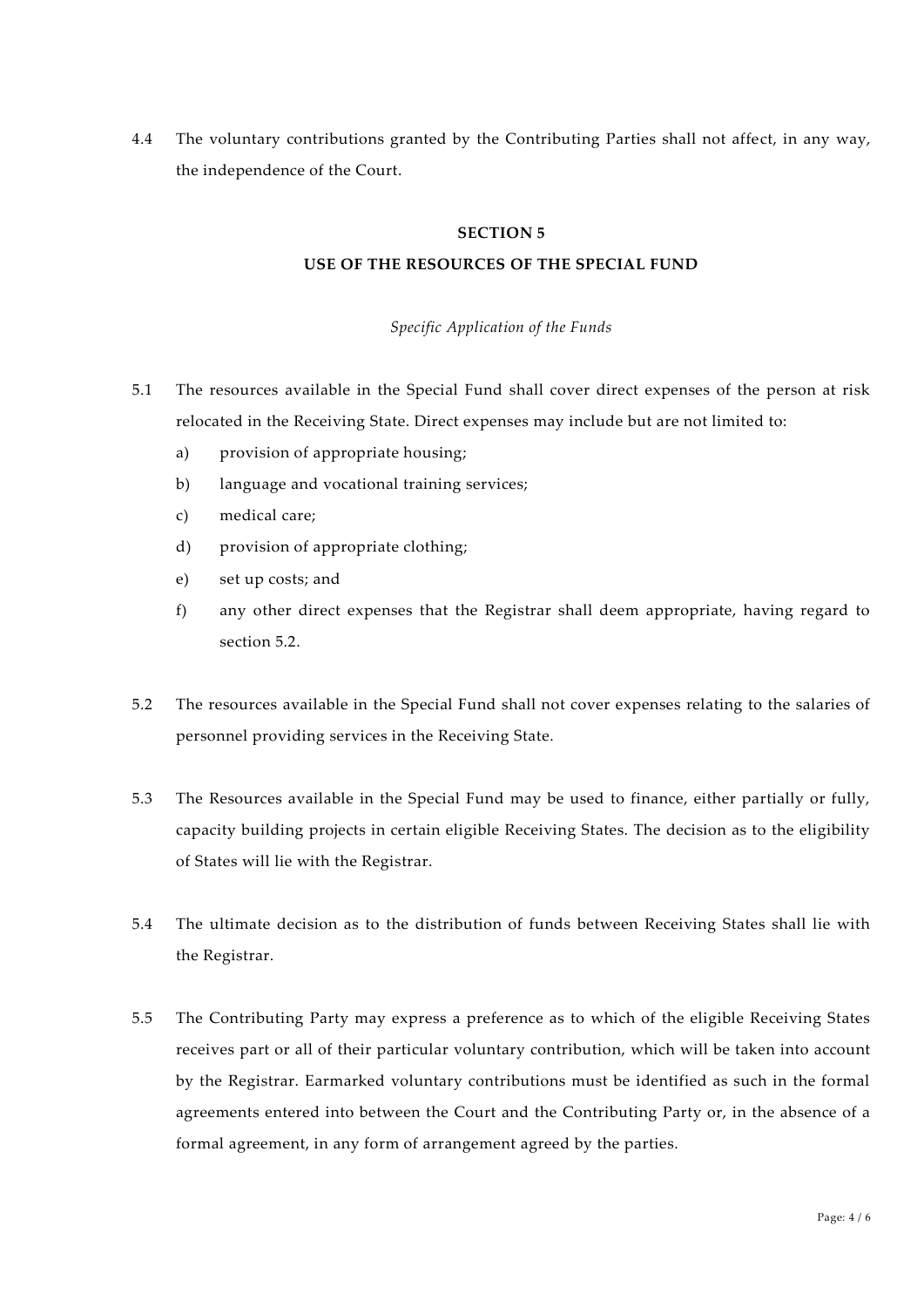#### *Authority to Use Funds*

- 5.6 No commitments, obligations or disbursements against any funds may be made without the written authorisation of the Registrar or his duly appointed delegate within the limits of the delegation.
- 5.7 The Registrar will designate Certifying Officers who will exercise spending authority, in accordance with Financial Rule 110.3.
- 5.8 It is the responsibility of the Certifying Officer to ensure that expenditures are made in accordance with existing staff and financial regulations, rules and procedures, for the purposes intended and within the limits allotted, and to draw the attention of the Registrar to any proposed commitment or expenditure which, in his or her view, is inconsistent therewith.
- 5.9 No prior authorization is needed from the Contributing Party for the use of the donated funds once the donation agreement has been concluded.

## *Investment of Special Funds*

5.10 Financial investments of moneys standing to the credit of the Special Fund may be made by the Registrar and resulting moneys credited back to the Special Fund, in accordance with the Financial Regulations and Rules of the Court.

## **SECTION 6**

## **REPORTING AND AUDIT REQUIREMENTS**

- 6.1 Upon request of the Contributing Party, the Registrar, taking into account the exigency for confidentiality provided in the Rome Statute, may report to the Contributing Party concerning the use of the funds donated.
- 6.2 The Special Fund shall be subject to audit by the Court's external auditor and by the Office of Internal Audit, in accordance with the Financial Regulations and Rules of the Court. No other additional or special audit measures shall be agreed with the Contributing Party.